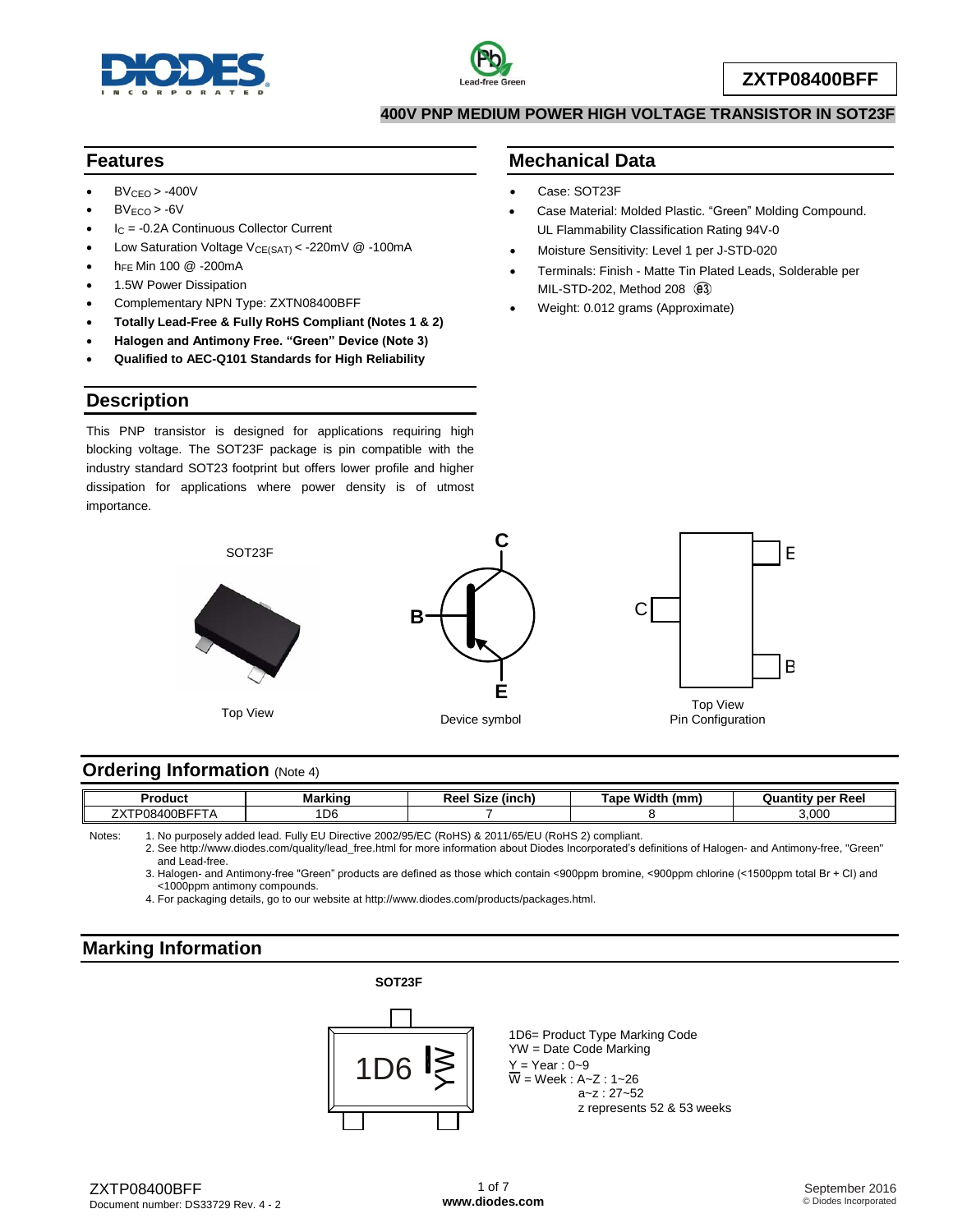

### **Absolute Maximum Ratings** (@T<sub>A</sub> = +25°C, unless otherwise specified.)

| <b>Characteristic</b>                        | Symbol                 | Value  | Unit |
|----------------------------------------------|------------------------|--------|------|
| Collector-Base Voltage                       | <b>V<sub>CBO</sub></b> | $-400$ |      |
| Collector-Emitter Voltage                    | <b>V<sub>CEO</sub></b> | $-400$ |      |
| Emitter-Collector Voltage (Reverse Blocking) | <b>V<sub>ECO</sub></b> | -6     |      |
| Emitter-Base Voltage                         | <b>VEBO</b>            |        |      |
| <b>Continuous Collector Current</b>          | IC.                    | $-0.2$ |      |
| Peak Pulse Current                           | Iсм                    |        |      |
| <b>Base Current</b>                          |                        | $-0.2$ |      |

#### **Thermal Characteristics** (@T<sub>A</sub> = +25°C, unless otherwise specified.)

| <b>Characteristic</b>                   | Symbol               | Value           | Unit          |               |  |
|-----------------------------------------|----------------------|-----------------|---------------|---------------|--|
|                                         | (Note 5)             |                 | 0.84<br>6.72  |               |  |
| Power Dissipation                       | (Note 6)             |                 | 1.34<br>10.72 | W<br>$mW$ /°C |  |
| <b>Linear Derating Factor</b>           | (Note 7)             | $P_D$           | 1.50<br>12.0  |               |  |
|                                         | (Note 8)             |                 | 2.0<br>16.0   |               |  |
|                                         | (Note 5)             |                 | 149           |               |  |
|                                         | (Note 6)             |                 | 93            |               |  |
| Thermal Resistance, Junction to Ambient | (Note 7)             | Reja            | 83            | °C/W          |  |
|                                         | (Note 8)             |                 | 60            |               |  |
| Thermal Resistance, Junction to Lead    | (Note 9)             | $R_{\theta$ JL  | 43.8          | °C/W          |  |
| Operating and Storage Temperature Range | TJ, T <sub>STG</sub> | $-55$ to $+150$ | °C            |               |  |

#### **ESD Ratings** (Note 10)

| Characteristic                             | Svmbol         | Value | Unit | <b>JEDEC Class</b> |
|--------------------------------------------|----------------|-------|------|--------------------|
| Electrostatic Discharge - Human Body Model | <b>ESD HBM</b> | 4.000 |      | 3A                 |
| Electrostatic Discharge - Machine Model    | <b>ESD MM</b>  | 400   |      |                    |

Notes: 5. For a device mounted with the exposed collector pad on 15mm x 15mm 1oz copper that is on a single-sided 1.6mm FR-4 PCB; device is measured under still air conditions whilst operating in a steady-state.

6. Same as Note 5, except the device is mounted on 25mm x 25mm 2oz copper.

7. Same as Note 5, except the device is mounted on 50mm x 50mm 2oz copper.

8. Same as Note 7, whilst measured at t < 5 seconds.

9. Thermal resistance from junction to solder-point (at the end of the collector lead).

10. Refer to JEDEC specification JESD22-A114 and JESD22-A115.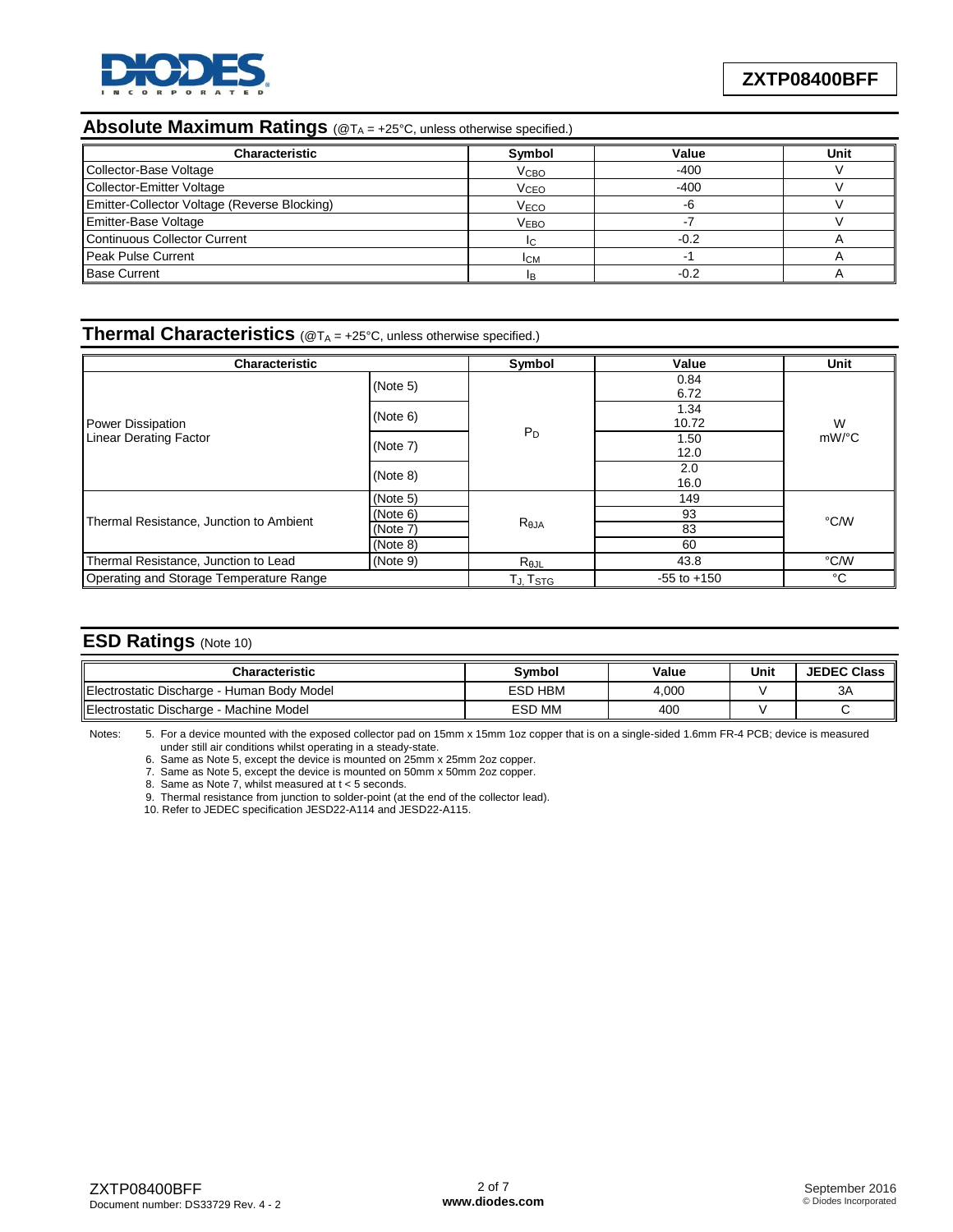

# **Thermal Characteristics and Derating Information**

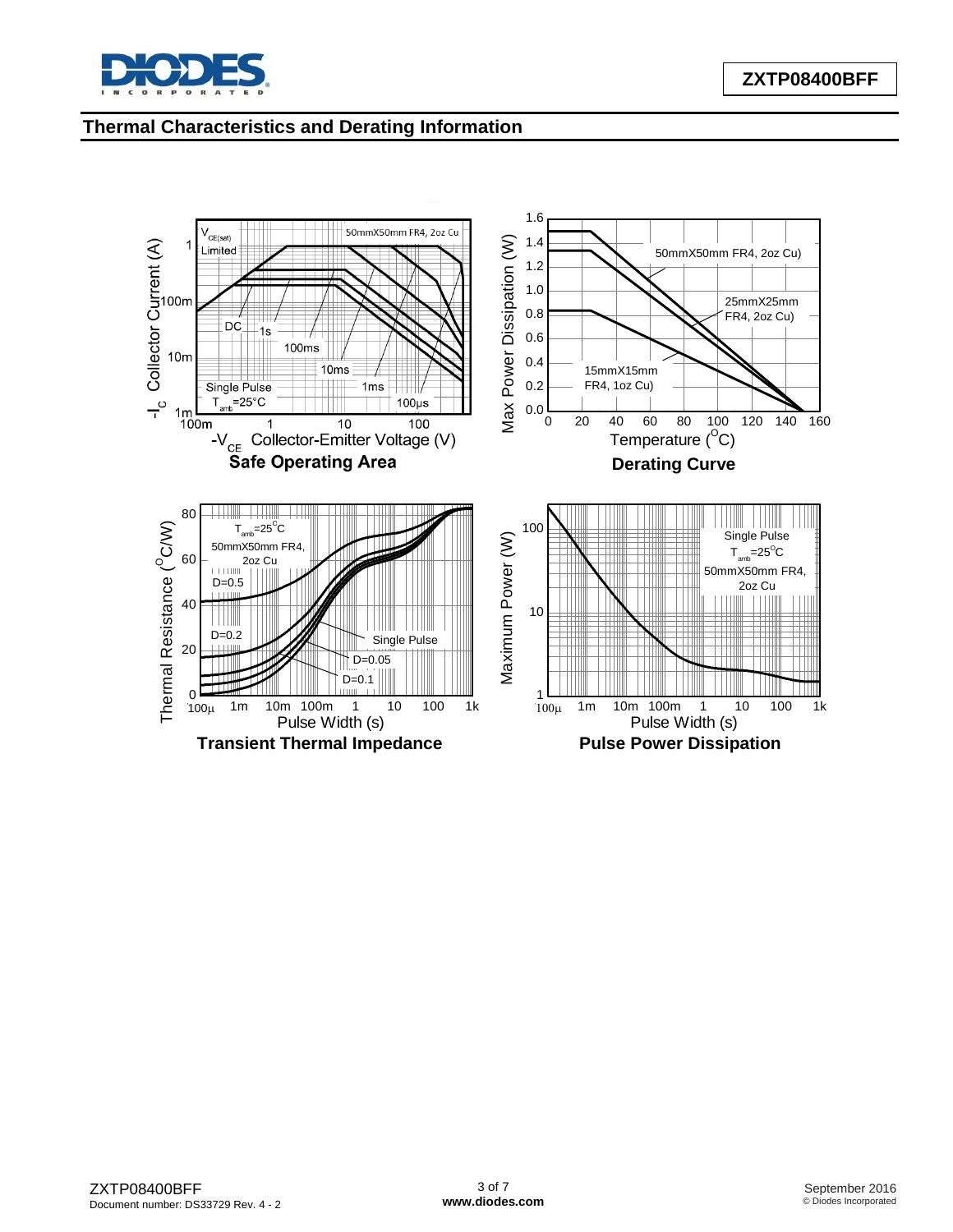

# **Electrical Characteristics** (@T<sub>A</sub> = +25°C, unless otherwise specified.)

| Characteristic                                               | Symbol                  | Min                      | <b>Typ</b>                         | Max                                  | <b>Unit</b> | <b>Test Condition</b>                                                                                                                            |
|--------------------------------------------------------------|-------------------------|--------------------------|------------------------------------|--------------------------------------|-------------|--------------------------------------------------------------------------------------------------------------------------------------------------|
| OFF CHARACTERISTICS                                          |                         |                          |                                    |                                      |             |                                                                                                                                                  |
| Collector-Base Breakdown Voltage                             | <b>BV<sub>CBO</sub></b> | $-400$                   | $-500$                             | $\overline{\phantom{0}}$             | V           | $I_C = -100 \mu A$                                                                                                                               |
| Collector-Emitter Breakdown Voltage<br>(Base Open) (Note 11) | <b>BV<sub>CEO</sub></b> | $-400$                   | $-480$                             |                                      | $\vee$      | $lc = -10mA$                                                                                                                                     |
| Emitter-Base Breakdown Voltage                               | <b>BV<sub>EBO</sub></b> | $-7$                     | $-8.1$                             | $\overline{\phantom{0}}$             | $\vee$      | $I_E = -100 \mu A$                                                                                                                               |
| Emitter-Collector Breakdown Voltage<br>(Reverse Blocking)    | $BV_{ECX}$              | -6                       | $-8.2$                             |                                      | $\vee$      | $I_E$ = -100µA; R <sub>BC</sub> < 1k $\Omega$ or<br>$0.25V < V_{BC} < -0.25V$                                                                    |
| Emitter-Collector Breakdown Voltage<br>(Base Open)           | <b>BV<sub>ECO</sub></b> | -6                       | $-8.6$                             |                                      | $\vee$      | $I_E = -100 \mu A$                                                                                                                               |
| Collector-Base Cut-Off Current                               | <b>ICBO</b>             |                          | $-1$                               | $-50$<br>$-20$                       | nA<br>μA    | $V_{CB} = -320V$<br>$V_{CB} = -320V$ , $T_A = +100^{\circ}C$                                                                                     |
| Emitter-Base Cut-Off Current                                 | <b>IEBO</b>             |                          | $-1$                               | $-50$                                | nA          | $V_{EB} = -5.6V$                                                                                                                                 |
| <b>ON CHARACTERISTICS (Note 11)</b>                          |                         |                          |                                    |                                      |             |                                                                                                                                                  |
| <b>Static Forward Current Transfer Ratio</b>                 | h <sub>FE</sub>         | 100<br>100<br>100        | 220<br>200<br>200                  | 300                                  |             | $I_C = -1mA$ , $V_{CE} = -5V$<br>$I_C = -50mA$ , $V_{CE} = -5V$<br>$I_C = -200mA$ , $V_{CE} = -10V$                                              |
| <b>Collector-Emitter Saturation Voltage</b>                  | VCE(SAT)                |                          | $-10$<br>$-95$<br>$-140$<br>$-140$ | $-145$<br>$-125$<br>$-220$<br>$-190$ | mV          | $I_C = -20mA$ , $I_B = -1mA$<br>$I_C = -50mA$ , $I_B = -5mA$<br>$I_C = -100 \text{mA}$ , $I_B = -10 \text{mA}$<br>$I_C = -200mA$ , $I_B = -40mA$ |
| <b>Base-Emitter Saturation Voltage</b>                       | V <sub>BE(SAT)</sub>    | $\overline{\phantom{0}}$ | $-810$                             | $-900$                               | mV          | $I_C = -200mA, I_B = -40mA$                                                                                                                      |
| Base-Emitter On Voltage                                      | V <sub>BE(ON)</sub>     |                          | $-705$                             | $-800$                               | mV          | $I_C = -200mA$ , $V_{CE} = -10V$                                                                                                                 |
| <b>SMALL SIGNAL CHARACTERISTICS</b>                          |                         |                          |                                    |                                      |             |                                                                                                                                                  |
| <b>Transition Frequency</b>                                  | $f_{\text{T}}$          | 50                       | 70                                 |                                      | <b>MHz</b>  | $I_C = -20mA$ , $V_{CE} = -20V$ ,<br>$f = 20$ MHz                                                                                                |
| <b>Output Capacitance</b>                                    | C <sub>OBO</sub>        | $\overline{\phantom{0}}$ | 12.9                               | 20                                   | pF          | $V_{CB} = -20V$ , f = 1MHz                                                                                                                       |
| Delay Time                                                   | t <sub>D</sub>          |                          | 95                                 |                                      | ns          |                                                                                                                                                  |
| <b>Rise Time</b>                                             | $t_{\mathsf{R}}$        | $\overline{\phantom{0}}$ | 73.8                               | $\overline{\phantom{0}}$             | ns          | $V_{\rm CC} = -100V$ .<br>$IC = -100mA$ ,                                                                                                        |
| Storage Time                                                 | $t_{\rm S}$             |                          | 1790                               | $\overline{\phantom{0}}$             | ns          | $I_{B1} = -I_{B2} = -20mA$                                                                                                                       |
| <b>Fall Time</b>                                             | $t_{F}$                 | $\overline{\phantom{0}}$ | 153.8                              | $\overline{\phantom{0}}$             | ns          |                                                                                                                                                  |

Note: 11. Measured under pulsed conditions. Pulse width ≤ 300µs. Duty cycle ≤ 2%.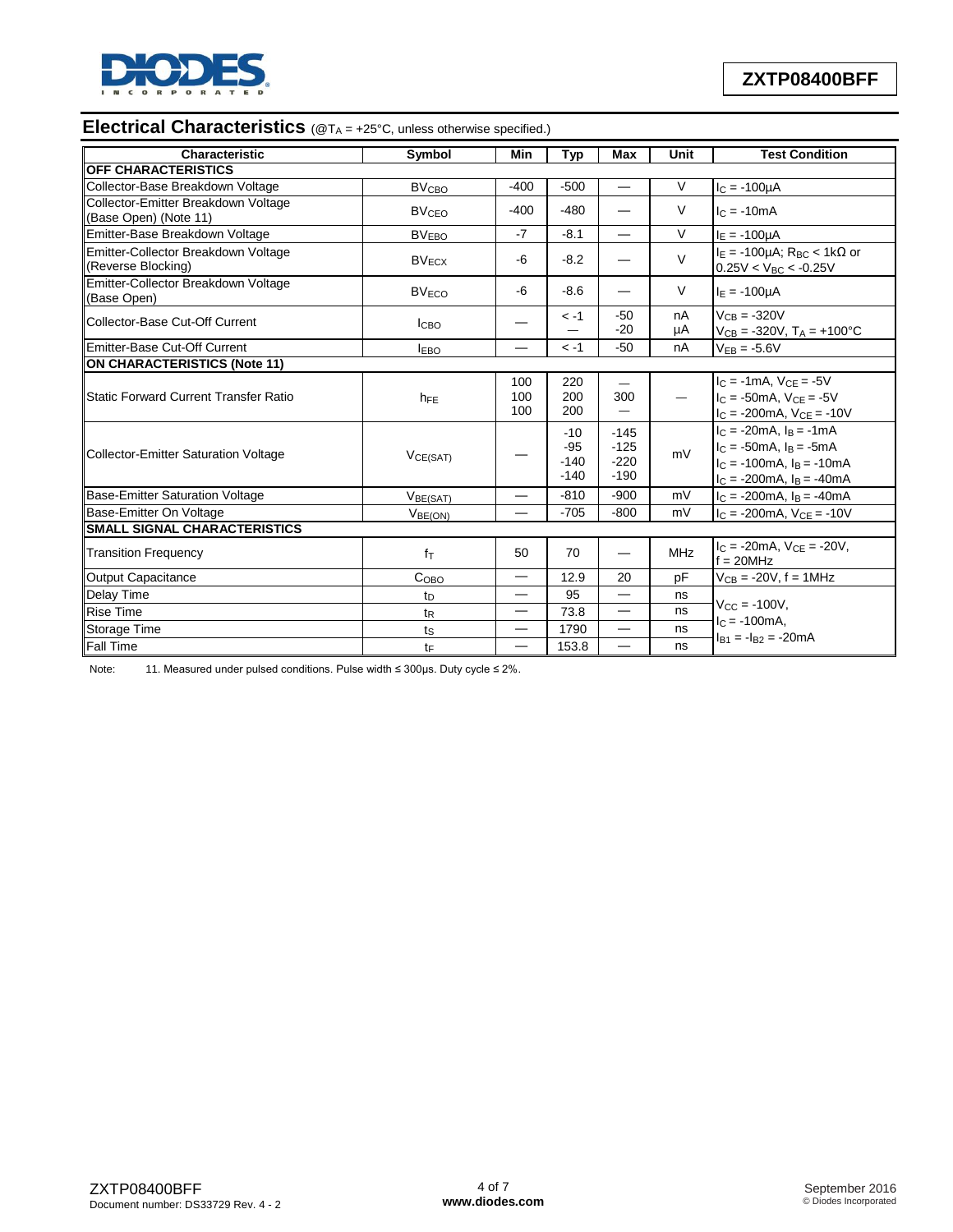

## **Typical Electrical Characteristics** (@T<sup>A</sup> = +25°C, unless otherwise specified.)

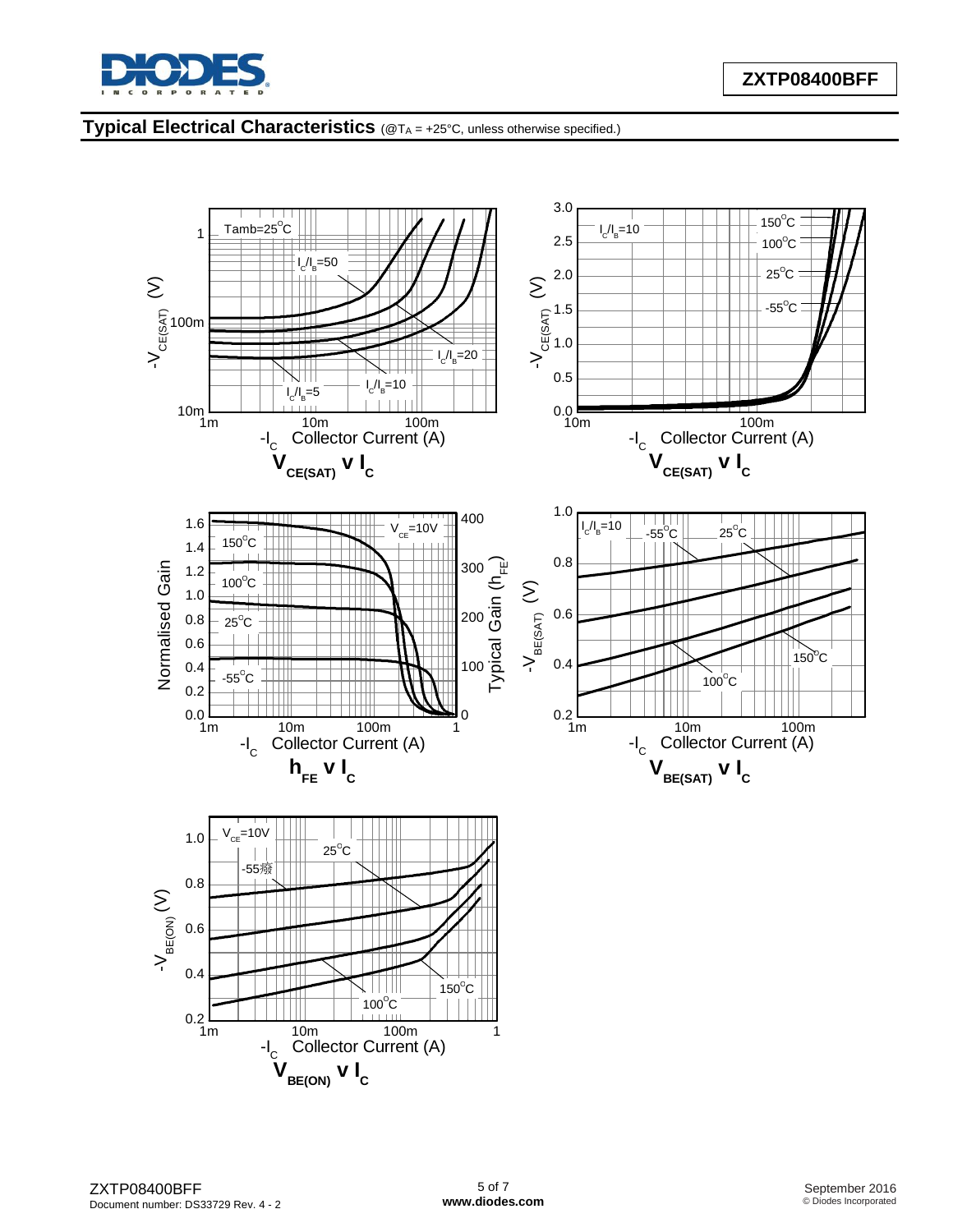

## **Package Outline Dimensions**

Please see <http://www.diodes.com/package-outlines.html> for the latest version.



| SOT23F         |                      |          |      |  |  |
|----------------|----------------------|----------|------|--|--|
| Dim            | Min                  | Max      | Typ  |  |  |
| A              | 0.80                 | 1.00     | 0.90 |  |  |
| A <sub>1</sub> | 0.00                 | 0.10     | 0.01 |  |  |
| b              | 0.35                 | 0.50     | 0.44 |  |  |
| C              | 0.10                 | 0.20     | 0.16 |  |  |
| D              | 2.80                 | 3.00     | 2.90 |  |  |
| e              | 0.95 REF             |          |      |  |  |
| e1             |                      | 1.90 REF |      |  |  |
| Е              | 2.30                 | 2.50     | 2.40 |  |  |
| E <sub>1</sub> | 1.50                 | 1.70     | 1.65 |  |  |
| k              | 1.20                 |          |      |  |  |
| L              | 0.30                 | 0.65     | 0.50 |  |  |
| L1             | 0.30                 | 0.50     | 0.40 |  |  |
| R              | 0.05                 | 0.15     |      |  |  |
| A              | <b>Dimensions in</b> |          |      |  |  |

## **Suggested Pad Layout**

Please see <http://www.diodes.com/package-outlines.html> for the latest version.

#### **SOT23F**



| <b>Dimensions</b> | Value<br>(in mm) |  |  |
|-------------------|------------------|--|--|
|                   | 0.95             |  |  |
| x                 | 0.80             |  |  |
|                   | 1.110            |  |  |
|                   | 3.000            |  |  |

Note: For high voltage applications, the appropriate industry sector guidelines should be considered with regards to voltage spacing between terminals.